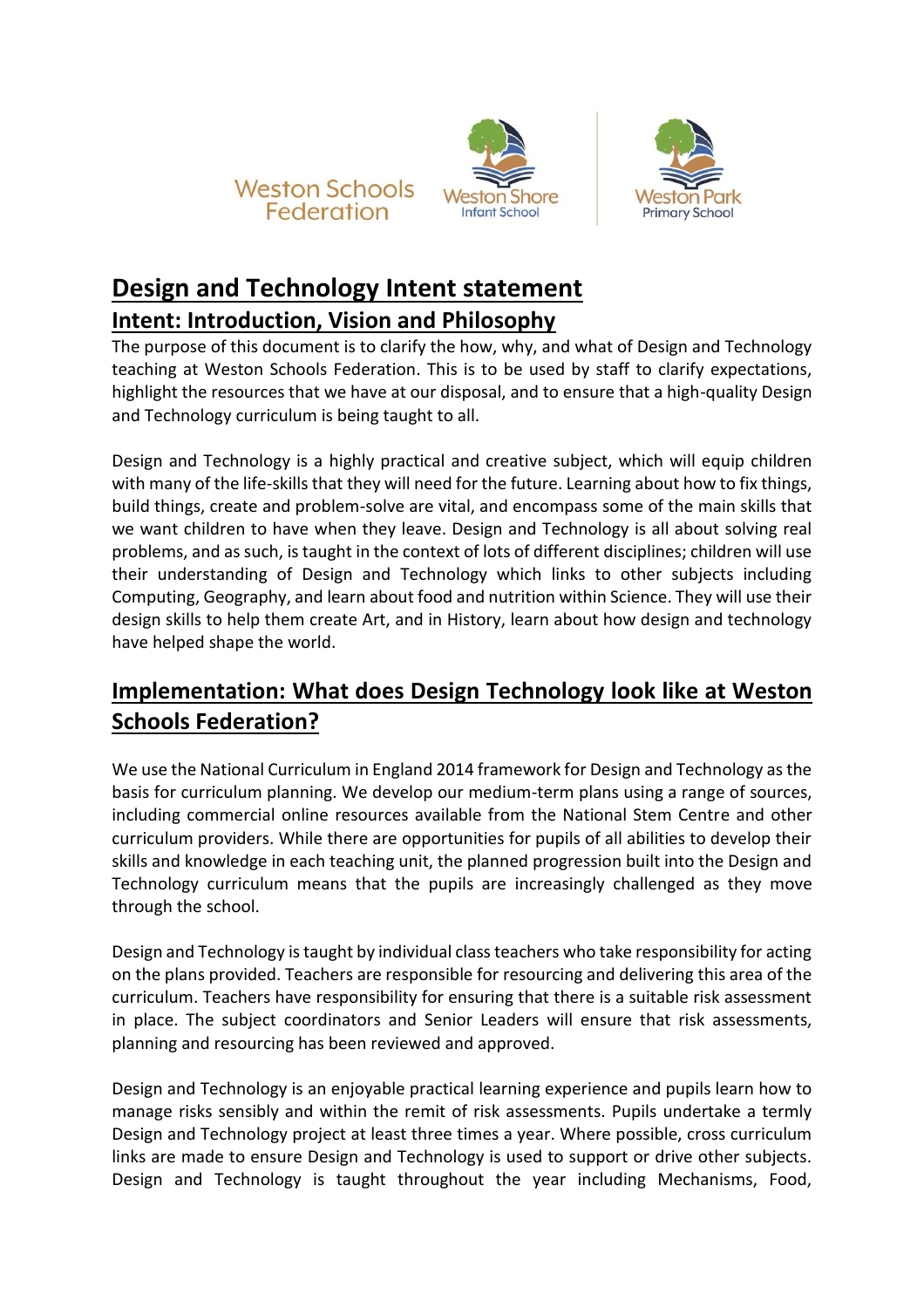Structures, Sculptures, Textiles (KS1 and KS2). We aim to provide varied lessons, both in presentation and outcome, to allow children to fully immerse and engage with the subject. Often, Design and Technology requires a lesson period of 45 minutes / 1 hour, these lessons are taught weekly over the course of the unit.

| Year group/Term | Autumn 1                                                                                                                                                                                                                                                                                                                                                                                                                                                                                      | Autumn 2                                                         | Spring 1                              | Spring 2                                                 | Summer 1                                                     | Summer 2                                                    |
|-----------------|-----------------------------------------------------------------------------------------------------------------------------------------------------------------------------------------------------------------------------------------------------------------------------------------------------------------------------------------------------------------------------------------------------------------------------------------------------------------------------------------------|------------------------------------------------------------------|---------------------------------------|----------------------------------------------------------|--------------------------------------------------------------|-------------------------------------------------------------|
| <b>EYFS</b>     | To experiment to create different textures.<br>To understand that different media can be combined to create new effects.<br>To manipulate materials to achieve a planned effect.<br>To construct with a purpose in mind, using a variety of resources.<br>To use simple tools and techniques competently and appropriately.<br>To select appropriate resources and adapt work where necessary.<br>To select tools and techniques needed to shape, assemble and join materials they are using. |                                                                  |                                       |                                                          |                                                              |                                                             |
| Year 1          |                                                                                                                                                                                                                                                                                                                                                                                                                                                                                               | DT - 3D sculptures<br>DT - Sliders and<br><b>Leavers (Cards)</b> | DT- sewing puppets                    | DT-wheels and axels                                      |                                                              | DT-Cooking and<br>Nutrition (food and<br>nutrition)         |
| Year 2          |                                                                                                                                                                                                                                                                                                                                                                                                                                                                                               | DT-Levers and<br><b>Sliders</b>                                  | $DT - clay$<br>lamp/candle holder     | DT - Junk modelling                                      | DT - Cooking and<br><b>Nutrition (Healthy</b><br>sandwiches) |                                                             |
| Year 3          | DT - Cooking and<br>Nutrition (fruit salad)                                                                                                                                                                                                                                                                                                                                                                                                                                                   |                                                                  |                                       | DT - design a<br>patchwork quilt for<br><b>Stone Age</b> |                                                              | DT - Mosaic clay pot                                        |
| Year 4          | DT Anglo Saxon<br><b>House</b>                                                                                                                                                                                                                                                                                                                                                                                                                                                                |                                                                  |                                       | DT - make a model of<br>rainforest in a jar              | DT-Mayan<br><b>Headdresses</b>                               |                                                             |
| Year 5          |                                                                                                                                                                                                                                                                                                                                                                                                                                                                                               | DT-Cooking and<br><b>Nutrition (making</b><br>bread)             | DT - construction<br>linked to forces |                                                          |                                                              | DT - Printing on<br>textiles<br><b>Linked to fair trade</b> |
| Year 6          |                                                                                                                                                                                                                                                                                                                                                                                                                                                                                               |                                                                  | DT-African tribal<br>mask             |                                                          | $DT -$<br>WW2 cooking<br>(rationing)                         | DT - build a theme<br>park                                  |

#### Whole school DT Coverage

We teach Design and Technology in our Reception classes as an integral part of the topic work covered during the year and as set out in the Early Years Foundation Stage Framework which underpin the curriculum. We encourage the development of skills; knowledge and understanding that help pupils make sense of their world as an integral part of the school's work. This learning forms the foundations for later work in Design and Technology. These early experiences include asking questions about how things work, investigating and using a variety of construction kits, materials, tools and products, developing making skills and handling appropriate tools and construction material safely and with increasing control. We provide a range of experiences that encourage exploration, observation, problem solving, critical thinking and discussion. These activities, indoors and outdoors, attract the pupil's interest and curiosity.

## **Impact: Evidence and Assessment**

The Design and Technology curriculum will make a profound and positive impact on the outcomes of every pupil. The structure enables us to return to core knowledge and skills throughout the course, embedding key practises and understanding core knowledge of each unit is supported by the progression of skills which details the key vocabulary and key questions.